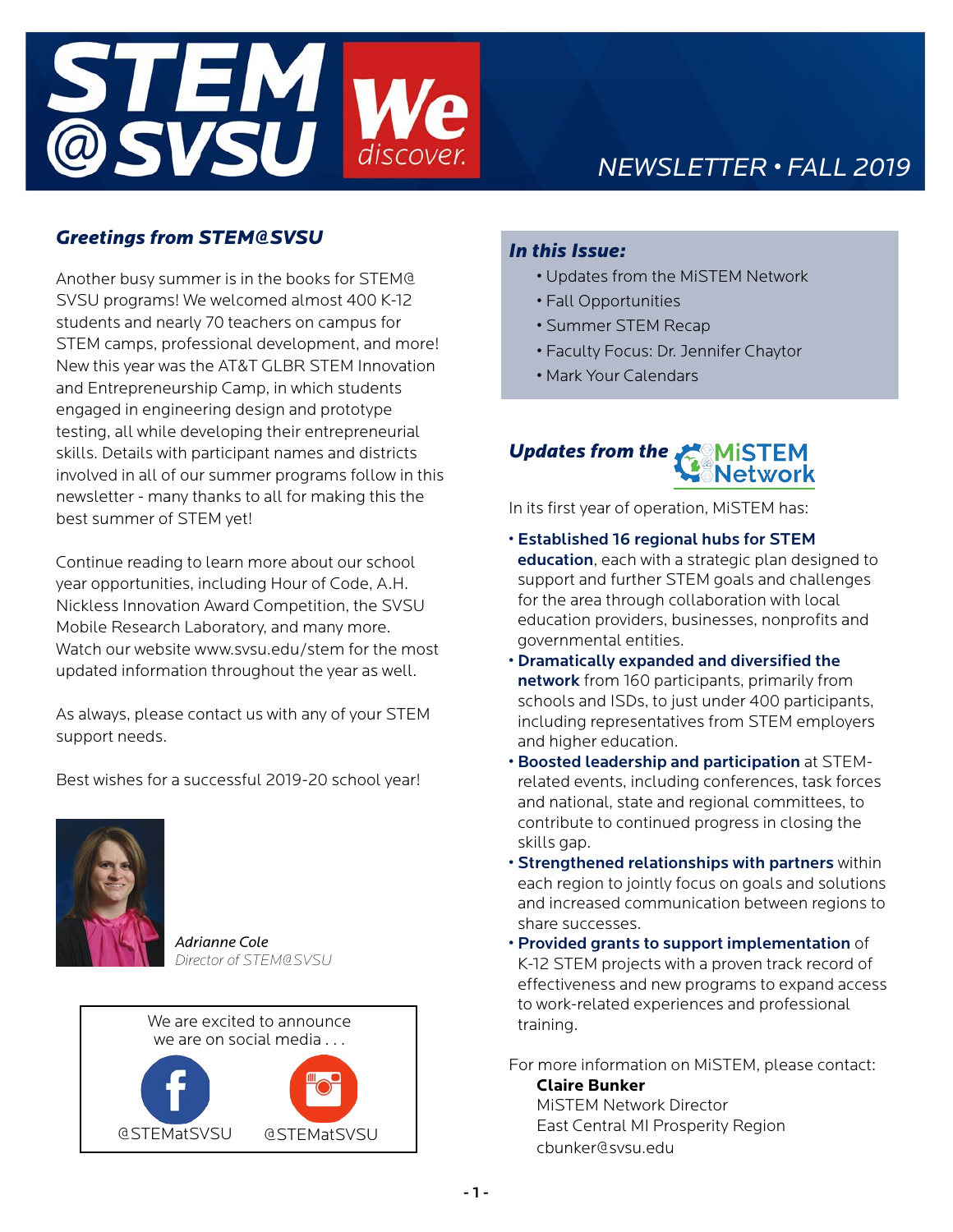

# *Updates from the SVSU Mobile Research Lab*

The SVSU Mobile Research Laboratory had a fun filled summer serving kids of all ages during summer camps, YMCA, year-round school experiences, and the Dow LPGA programming. The fall calendar is filling up quickly and we look forward to visiting many new school sites in the remainder of 2019.

For more information, visit our website www.svsu.edu/stem



#### *Apply Now for the Hour of Code!*

Fourth grade classes are once again invited to apply for the Hour of Code event held at SVSU on Friday, November 22. This event is part of a national initiative to increase diversity in computer science and introduce coding to students at a young age. Up to four classes will be selected to participate in this FREE program, which includes a coding workshop with SVSU Computer Science faculty and students, lunch at the Marketplace at Doan, and a STEAM activity in the Marshall M. Fredericks Sculpture Museum. Schools must provide transportation to campus for this event. Please visit our website www.svsu.edu/stem to apply by October 11.

# *Summer of STEM!*



# *AT&T GLBR STEM Innovation & Entrepreneurship High School Camp*

The AT&T GLBR STEM Innovation and Entrepreneurship HS Camp is focused on bringing STEM education and career awareness to high school students through various engineering activities, entrepreneurship, and stages of product development including technology and design innovations, as well as prototype development and testing. SVSU faculty and students mentored participants in strategies on how to start a new business, guidelines regarding intellectual property, and how to communicate inspiring ideas through a pitch competition. The camp was directed by Dr. Rajani Muraleedharan Sreekumarid.

#### **18 High School Students:**

Parker Woodall, Birch Run Area Schools; Mousaab Jafari, Carman-Ainsworth Community Schools; Jaiden Dones, Chesaning Union Schools; Ryleigh Horodoyski, Farwell Area Schools; Tara Estrada, Gavin Mehl, Carolina Mondragon and Casey Qeraxhiu, Freeland Community School District; Jordan Barnum, Saginaw Intermediate School District; Aliyah Beal, Khloe Beal and Emily Kinnicutt, Saginaw City School District; Luke Hanson, Ian Nyutu and David Thomas, Saginaw Township Community Schools; Alexzander Wright, Shepherd Public Schools; Ashley Hoffman and Mitchell Neumann, Valley Lutheran High School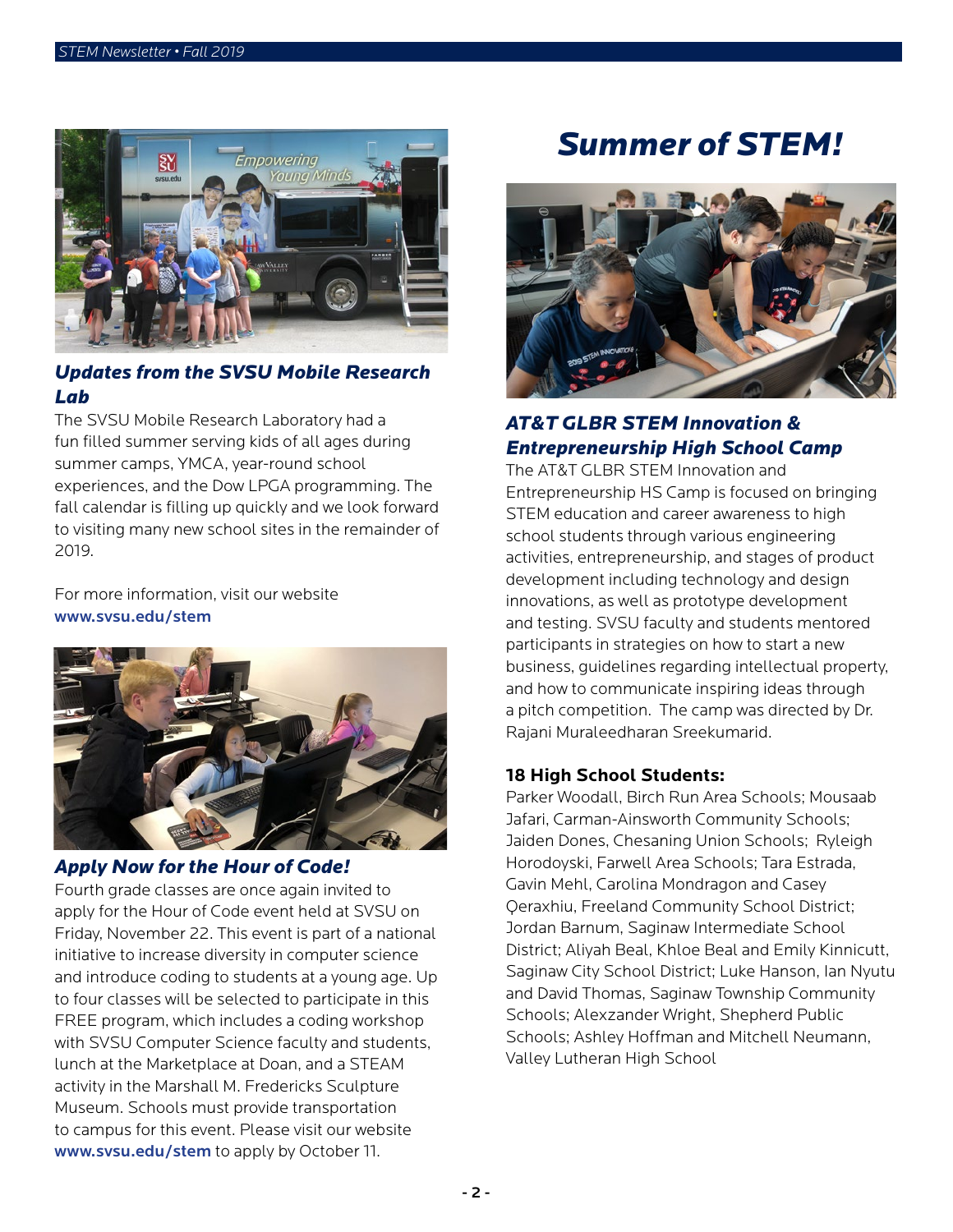

## *Camp Infinity*

SVSU's Gilbertson Hall was the host again for the third year for Camp Infinity. Fifty-two middle school girls attended camp in late June and nineteen high school girls attended in late July. The campers' enthusiasm, passion, and talents in robotics, JAVA, Lego Mindstorm, and SQL was greatly admired by our faculty, staff, and volunteers. We look forward to hosting again in 2020!



 $Can$ 



# *Chief Science Officers Program continues to GROW!*

Chief Science Officers (CSOs) are middle and high school students who are STEM leaders in their schools and communities. Our local cabinet of CSOs, sponsored by Dow, has grown to include over seventy CSOs this year! These CSOs represent over 18,000 of their peers from twenty-six schools and fourteen districts throughout Bay, Midland, and Saginaw counties. CSOs and their advisors attended a Leadership Training Institute at SVSU in August and will interact with STEM professionals at local businesses, as well as implement a STEM action plan at their schools this year. These young leaders from the Great Lakes Bay Region, along with delegations from throughout the U.S., Mexico, Colombia, and Kuwait, will travel to Washington, D.C. in October for the International CSO Summit. There, they will work as an international cabinet to determine innovative solutions for STEM issues in their regions, as well as discuss STEM education issues with national leaders from the Office of Science and Technology Policy and the National Science Foundation.

## **Participating School Districts:**

Bangor Township School District, Bay City Public Schools, Bridgeport-Spaulding Community Schools, Carrollton Public Schools, Essexville-Hampton Public Schools, Frankenmuth School District, Freeland Community School District, Hemlock Public Schools, Midland Public Schools, Saginaw City School District, Saginaw Intermediate School District, Saginaw Township Community Schools, St. John's Lutheran School, Swan Valley School District, and Valley Lutheran High School.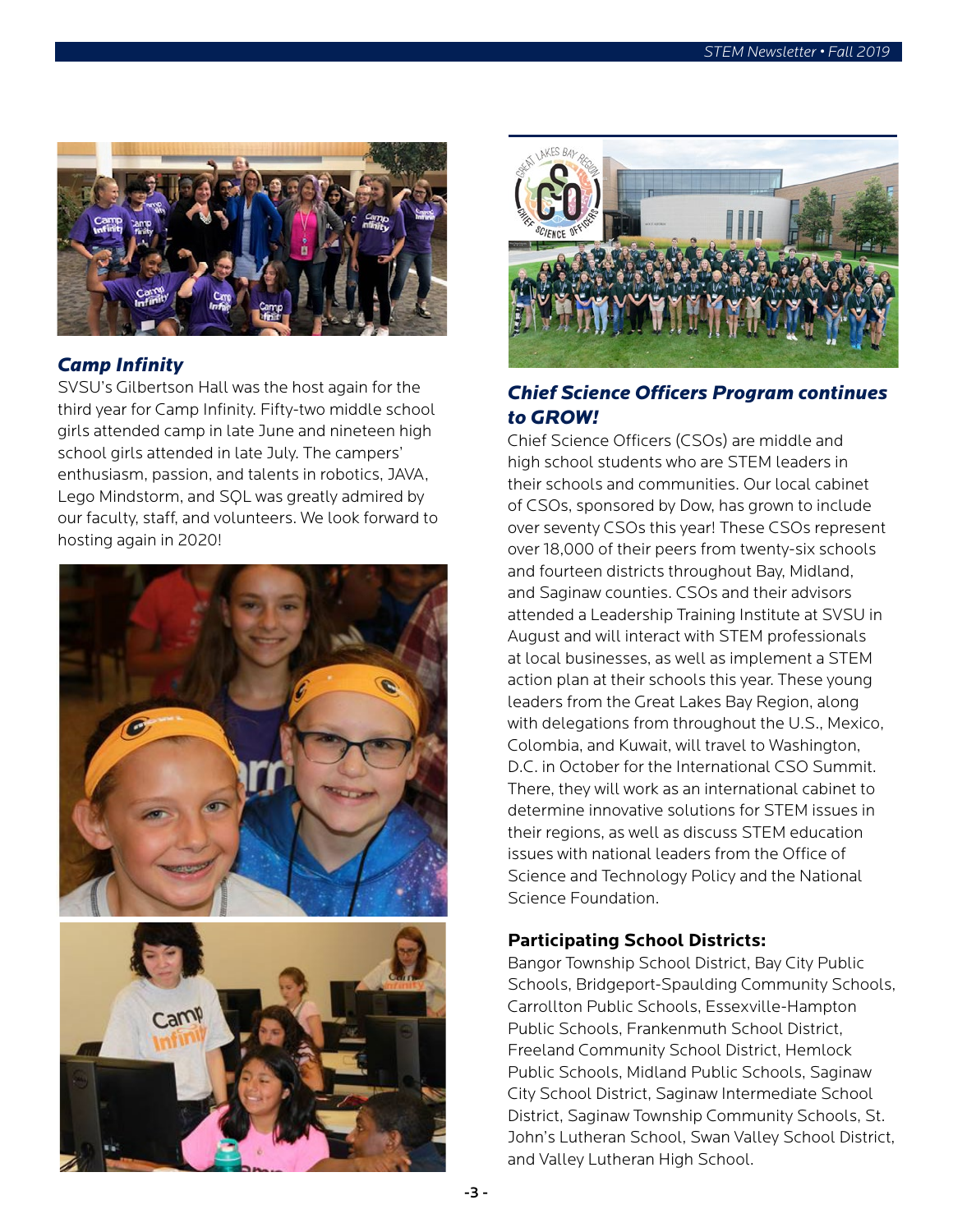

# *Dow Corning Foundation-SVSU-Community STEM Partnership*

The Dow Corning Foundation-SVSU-Community STEM Partnership takes STEM teachers and students out of a textbook approach to learning and into a world of hands-on discovery and exploration, both in the classroom and in the community. The program is led by Dr. Stephanie Brouet.

#### **22 K-12 Teachers:**

Chasta Langworthy and Cory Woodard, Alma Public Schools; David Barr, Ashley Community Schools; Rebecca Field, Jennifer Jungnitsch, and Sandra Stevens, Bay City Public Schools; Ashley Nicol, Caro Community Schools; Amy Klopf, Coleman Community Schools; Jennifer Brooks and Judy Thomas, Essexville-Hampton Public Schools; Haley Davis, Stephanie Donaldson, and Jackie Dymond, Gladwin Community Schools; Kathy Jenkins, Julie White and Val Boeve, Midland Christian School; Cynthia Coleman, Millington Community Schools; Melissa Nieschulz, Saginaw Intermediate School District; Elizabeth Pufahl and Lori Vacik, Swan Valley School District; Judith Jean, Trinity Lutheran School, Ben Cooper, Valley Lutheran High School.

#### **9 SVSU Mentors:**

Dr. Jennifer Chaytor, Michael Coote, Edward Meisel, Dr. Adam Warhausen, Chemistry; Dr. M. Patricia Cavanaugh, English; Dr. Garry Johns, Mathematics; Dr. Robert Tuttle, Mechanical Engineering; Adrianne Cole, STEM@SVSU; Dr. Anne Tapp, Teacher Education.



# *Dow Science and Sustainability Education Center (SSEC) Summer Research Experience*

The Dow SSEC Summer Research Experience promotes collaboration between high school students, middle and high school teachers, SVSU students, and SVSU faculty mentors. Teams investigate factors that impact the Saginaw Bay Watershed through hypothesis-driven research and contribute their data to a watershed database. The program is led by Dr. David Karpovich and Dr. Jennifer Chaytor.

#### **4 Research Studies:**

- Soils, Agricultural Nutrients, and Water Quality in the Saginaw Bay Watershed
- Measuring Phosphorus Loading and Bacteria in the Saginaw, Tittabawassee, Cass, and Shiawassee Rivers
- Assessing the Impact of Microplastics on Biota in Aquatic Ecosystems
- Functionalization and Utilization of Biochar for the Removal of Metal Ions from Aqueous Solutions

#### **8 Middle and High School Teachers:**

Craig Coopersmith, Carrollton Public Schools; Brian Edelbrock, Katherine Spaulding, Midland Public Schools; Jill Moreau, Reese Public Schools; David Allan, Saginaw City School District; Katie Bryant, William Erickson, Trevor Moberly, Saginaw Township Community Schools.

#### **15 High School Students:**

Anthony Oswald, Bangor Township School District; Arianna Toth, Bay City Public Schools; Kaliyah Carey, Carrollton Public Schools; Seth Byrne, Hemlock Public Schools; Erica Behnfeldt, Fenton Area Public Schools; Alexander Robins, Freeland Community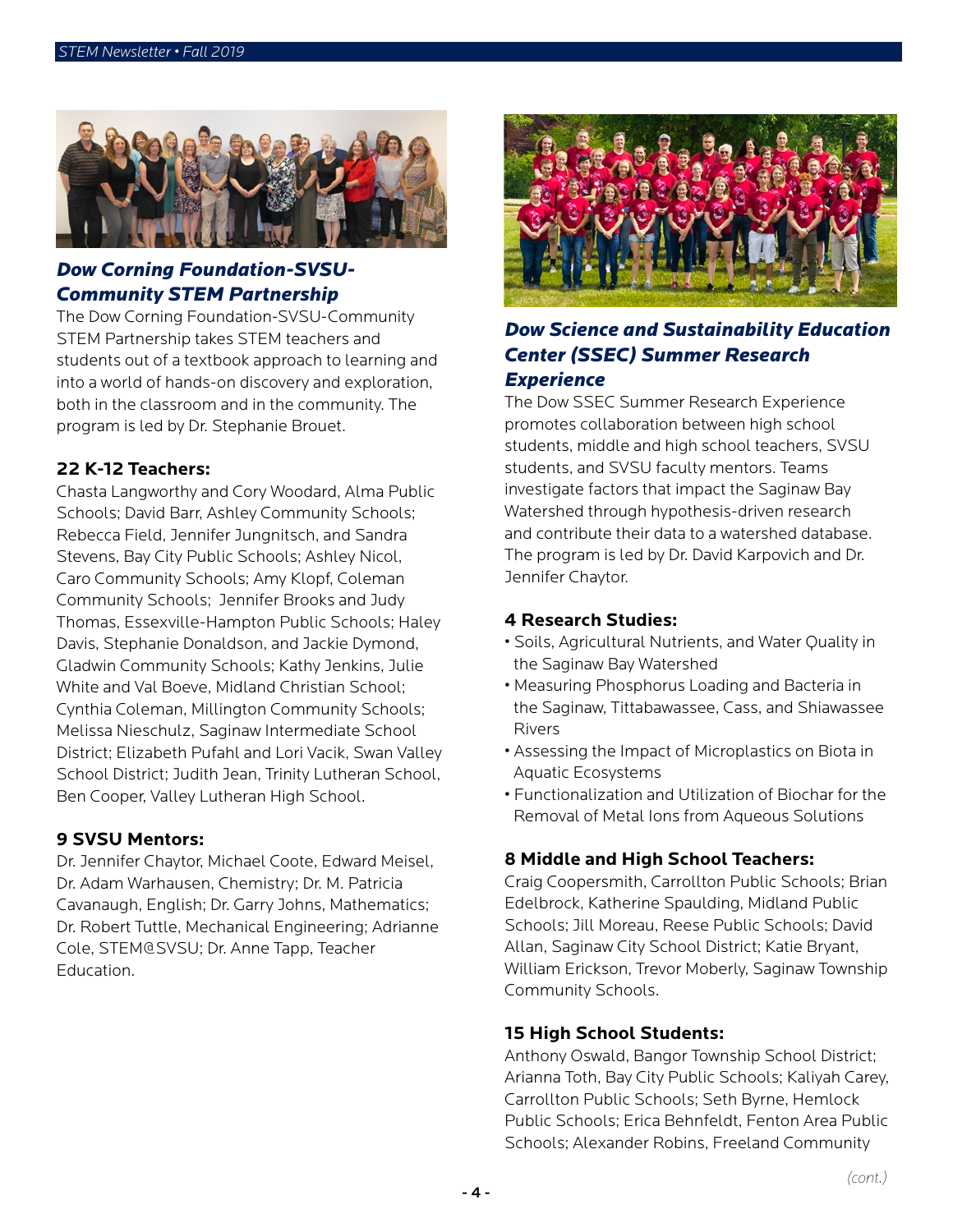School District; Jaime Brooks and Victoria Leiti, Midland Public Schools; Casey Baranski, North Huron Schools; Megan VanOchten, Reese Public Schools; Devlin Wieszczecinski, Saginaw City School District; Benny Cho, Carolyn McEvoy, and Nabil Zaman, Saginaw Township Community Schools; Viktoria Huber, Standish-Sterling Community **Schools** 

#### **4 SVSU Faculty:**

Dr. Martin Arford, Geography; Dr. Kyle Cissell and Dr. Adam Warhausen, Chemistry; Dr. Sylvia Fromherz, Biology.

#### **8 SVSU Undergraduate Students:**

Shelby Cain, Brendan Ehrlich, Vincent Flores, Joshua Lang, Hayley Lillo, Jakob Schneider, John Searles, Aiden Van Loo

# *Great Lakes Bay Region Middle School Mathematics Specialist Program*

The GLBR Mathematics Specialist program was designed to increase student achievement by creating a cadre of Mathematics Specialists throughout the region. Modeled after The Virginia Mathematics Specialist Program, it addressed multiple aspects of teacher preparedness: content knowledge, pedagogical knowledge, and leadership skills. A cohort model was used so teachers could collaborate with their colleagues across school and district lines, as well as support one another through their coursework. Dr. Tamara Barrientos is the coordinator for this program.

This spring/summer, 15 participants from Cohorts I & II engaged in professional learning:

Mary Andres, Frederick Brissette, and Rebecca Field, Bay City Public Schools; Ann Keipert, Birch Run Area Schools; Shelley Wiederhold, Caro Community Schools; Amy Wilkins, Carrollton Public Schools; Michelle Spayd, Clare-Gladwin RESD; Amy Kolb, Frankenmuth School District; Beverly George, Marlette Community Schools; Katherine Spaulding, Midland Public Schools; Cynthia Briggs, Reese Parochial; Lynn Rogers, Saginaw City School District; Chelsea Almy, Judy Schumann, and Paula Smeltzer, Saginaw Township Community Schools.

# *Herbert H. and Grace A. Dow Foundation STEM Scholars Network*



#### *Coding & Networking STEM Camp*

The Coding and Networking STEM Camp allowed students to gain valuable hands-on experience with understanding the basics of flow charts in designing prototypes and solutions, as well as Java programming basics. Dr. Poonam Dharam was the instructor for this camp, with support from Dr. Tamara Barrientos and the SVSU Regional Mathematics and Science Center.

#### **15 High School Students:**

Michael Worden III, Chesaning Union Schools; Jackson Eggerd, Jacob Eggerd and Luciano Tanzini, Meridian Public Schools; Andrew Sharp, Alexandra Swanson and Grace Varela, Midland Public Schools; Jordan Barnum, Saginaw Intermediate School District; Joseph Crachiola, Aiden Meddaugh and Ethan Williams, Saginaw City School District; Terry Jiang, Drew Kennedy, Anderson Li and Ian Nyutu, Saginaw Township Community Schools.

#### *Health and Human Services STEM Camp*

During this week-long camp, students were introduced to a variety of health professions, including Public Health, Exercise Science, Medical Laboratory Science, Neuroscience, Nursing, and Occupational Therapy. Activities during camp included Simulations in Chronic Care, Nursing, and Neuroscience. Dr. Rachel Darr and Dr. Chris Noller were the instructors for this camp, with support from Dr. Tamara Barrientos and the SVSU Regional Mathematics and Science Center.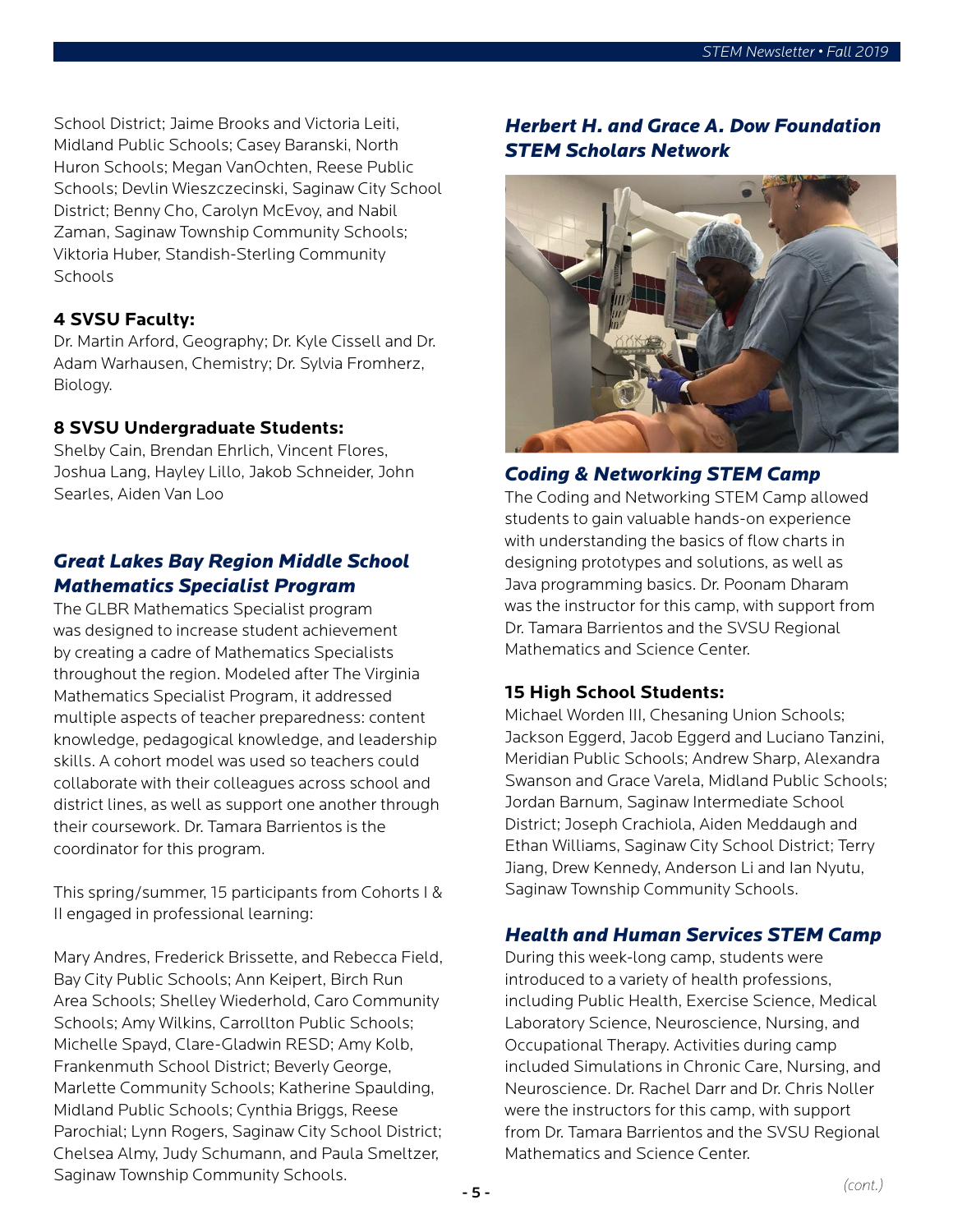#### **14 High School Students:**

Anna Grotelueschen, Cassandra Grotelueschen, Ambria Nagel, Ashlyn Nagel and Morgan Nalazek, Bay City Public Schools; Khaden Letts, Bullock Creek School District; Justin Patrosso, Clio Area Schools; Grace Chae and Anna Kozel, Midland Public Schools; Luciano Cortez, Terry Jiang, Jordon Keahey and Anderson Li, Saginaw Township Community Schools; Amelia Molitor, Homeschool.

#### *UX Design STEM Camp*

Students in the UX Design STEM Camp explored the basics of building an app for a smartphone. In addition, they learned about various career paths, including information architect, usability studies specialist, graphic user interface designer, and app programmer. J. Blake Johnson and Dr. George Corser were the instructors for this camp, with support from Dr. Tamara Barrientos and the SVSU Regional Mathematics and Science Center.

#### **17 High School Students:**

Aiden Short, Bay City Public Schools; Catherine Anger, Caro Community Schools; Philip Bartley, Clarion Area School District; Thomas Cookenmaster, Grand Blanc Community Schools; Jackson Eggerd, Meridian Community Schools; Tristan Brewer, Emma Carlson, Robert Perry, Andrew Sharp and Grace Varela, Midland Public Schools; Jordan Barnum, Saginaw Intermediate School District; Levi Asiala, Saginaw City School District; Luke Hanson, Terry Jiang, Alec Johnson, Charles Johnson and Anderson Li, Saginaw Township Community Schools.





# *Science and Mathematics Extravaganza for Kids (SMEK Jr. and SMEK Sr.)*

SMEK Jr. campers explored STEM through a variety of activities this summer. Their explorations included creating airdrop packages that could deliver food safely and efficiently, testing rockets of different types including straw rockets and stomp rockets, building and testing rovers, learning about food engineering by inventing their own energy bars, making drop-copters, and testing aircrafts in a wind tunnel. SMEK Sr. campers built rovers and tested them for landing softly and in desired areas, designed and tested parachutes that would ideally give a Barbie-sized doll a smooth drop from the second floor, built lightning rods, and experimented with flood-resistant housing. There were 69 SMEK Jr. campers and 45 SMEK Sr. campers this year. SMEK was coordinated by Dr. Tamara Barrientos and the SVSU Regional Mathematics and Science Center.

#### *Summer STEM Opportunities Camp*

The goals of the Summer STEM Opportunities Camp are to build fundamental and advanced skills in math, build self-esteem through the rigorous study of math, and to show students some of the career possibilities that are available to them. Daily activities promoted fundamental math skills, as well as science activities and field trips. The camp is coordinated by Dr. Amy Hlavacek.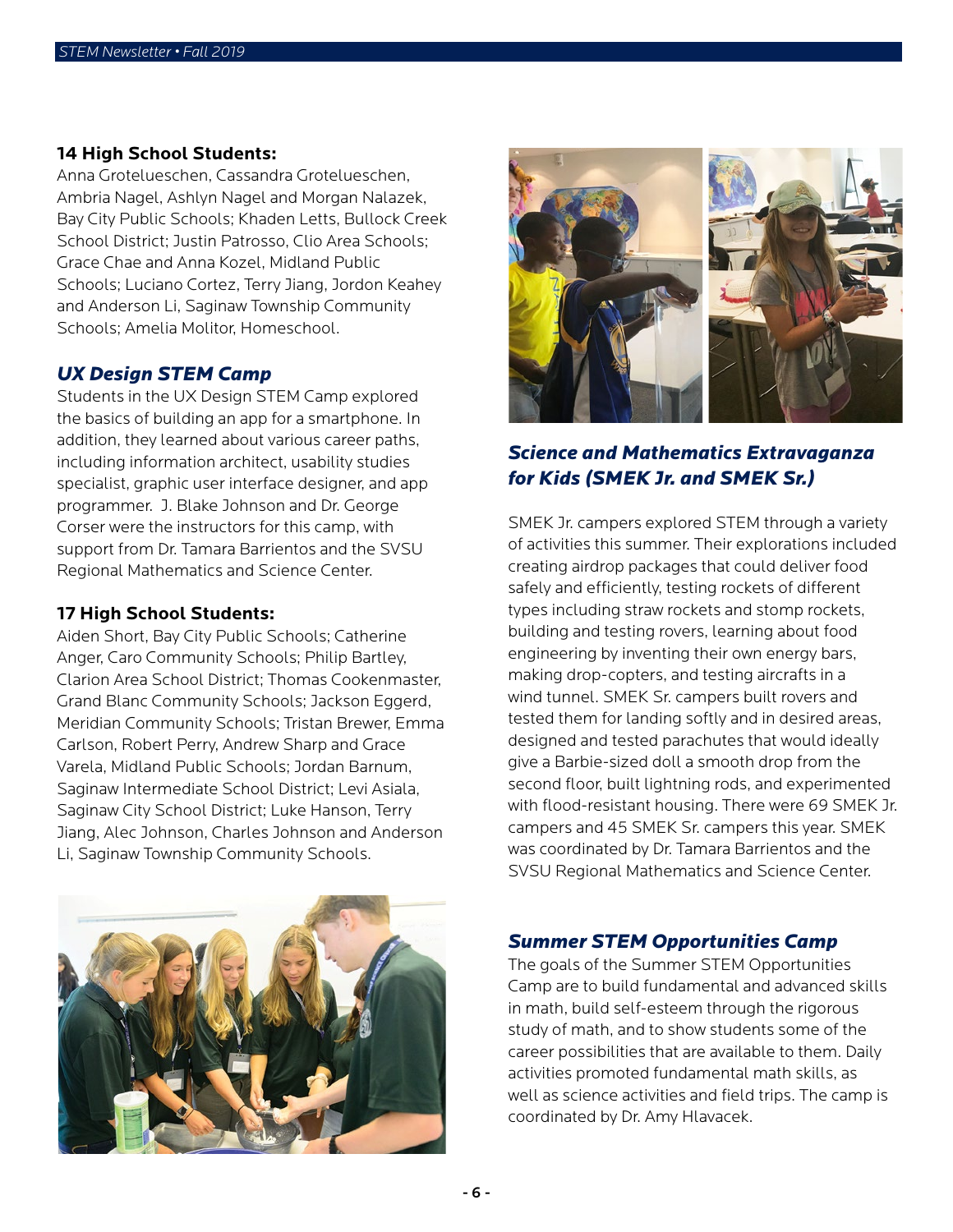### *Faculty Focus: Dr. Jennifer Chaytor*



Jennifer Chaytor is an Associate Professor of Chemistry at Saginaw Valley State University. She earned her B.S. in Biochemistry from Brock University and went on to earn her Ph.D. in Organic Chemistry from the University of Ottawa in Ontario, Canada. Chaytor was the recipient of the SVSU Ruth and Ted Braun

Fellowship from 2016-2019 and also received the SVSU Undergraduate Research Program Faculty Mentor Award in 2017. Her passion for education is evident through her engagement as a mentor for SVSU students on independent research projects, high school students in ACS Project SEED and the Dow Science and Sustainability Education Center (SSEC), and K-12 teachers in the Dow Corning Fellows/ SVSU STEM Community Partnership. In addition, Dr. Chaytor volunteers her time with the SVSU Chemistry Club, Cardinal Rhythm/Cardinal Grace, Science Bowl, FIRST Robotics, and as a judge for the A.H. Nickless Innovation Award Competition.

#### **What are your interests in and out of the STEM fields?**

I am always interested in learning about innovative teaching methods and how to implement them in my classes. In addition, I love reading, hiking, and spending time with my husband and five-year-old son.

#### **What are the highlights of your STEM projects?**

I am currently the co-coordinator of the Dow Science and Sustainability Education Center (SSEC) Summer Research Experience, which brings research groups together for a six-week summer research internship. Each group consists of an SVSU faculty member, 2 middle or high school STEM teachers, 4 high school students, and 2 SVSU undergraduate students. All research has ties to sustainability and water quality, as well as the Saginaw Bay Environmental Science Institute. Everyone gets a chance to learn from and network with each other, and students get handson research experience and exposure to academic research and the scientific method.

#### **What connection would you like to enhance with local K-12 educators?**

I would like to continue working with them to engage their students in research opportunities and with making meaningful connections to STEM in their classrooms. Also, I would like to expand my work with teachers to incorporate more writing into their curriculum. Students who have strong writing skills are more successful in achieving strong science grades.

### **What should local educators share with their students about opportunities in STEM studies at SVSU?**

Encourage your students to get involved and explore all that SVSU has to offer. Getting involved in research as a high school student is an unbelievable opportunity that can help with college admissions and with getting a research position in and after college. SVSU provides opportunities for ground-breaking undergraduate research, which help students learn critical thinking and problem-solving skills. This can lead to internships, assist students with getting into graduate school, and lead to industry jobs after college. Your resume will stand out from the pack when you have research experience on it. Furthermore, SVSU has small class sizes, and teachers who are passionate about their subject matter and invested in student success. Faculty at SVSU are student-centered and focus on using pedagogies that engage students both in and out of the traditional classroom setting.

#### **What advice do you have for teachers or students who are interested in learning more about your field?**

Don't be afraid of organic chemistry! It has a bad reputation for being a challenging course (which it is), but students learn so much about problem solving and critical thinking. Also, learning hands-on in the lab makes the subject much more fun and relevant.